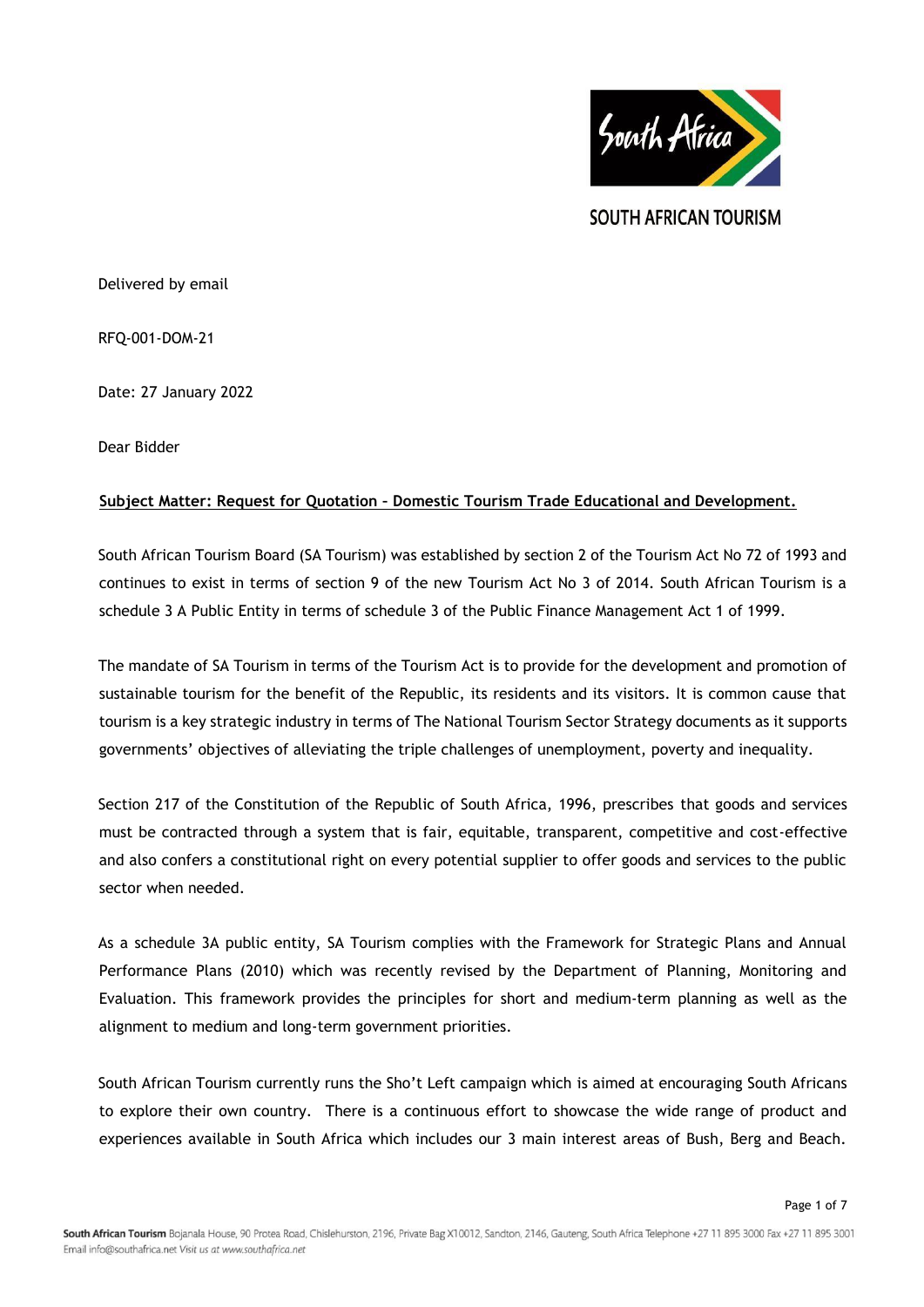Through our Sho't Left platforms we ain to prioritize the distribution channel to build their knowledge and familiarity of South African leisure experiences through reinvented tools and platforms that are in line with the evolution of the consumer. To enable them to drive, promote and sell local travel effectively.

The domestic travel market has been reclassified into three primary segments, based on the degree of holiday-taking culture across the population:

### Build Segment:

This group primarily travels to visit their friends & families and for them they consider this a holiday.

#### Convert Segment:

This group prefers to plan their trip beforehand and whenever they are on holiday they do not prefer to stay with family. They are also weary of the expenses around traveling

### Defend Segment:

Adults already travelling for holiday purposes and are mature in terms of holiday travel. They tend to travel regularly including overseas trips, and are looking for new and exciting places to visit in South Africa

In line with the Tourism Sector Recovery Plan there are three strategic themes that are central to South Africa's recovery: Re-Igniting Demand, Rejuvenating Supply and Strengthening Enabling Capability. With this in mind, this project aims to enable and empower local travel and tourism trade through training and industry engagement so they have the ability to sell South Africa to South Africans. The project will focus on highlighting the importance of domestic travel and the impact it has on our local economy by showcasing a wide range of local product and experiencing to travel agents and tour operators.

# **SA Tourism invites prospective bidders for the following:**

- A National Tour Operator, required to fulfil a training programme that should include first- hand experience of our destination and face to face engagement with suppliers and product owners, to encourage an environment that will contribute to growing businesses in the sector.
- The National Tour Operator will be required to provide development opportunities for travel agents and smaller tour operators with a specific element focussing on SMME development.
- The National Tour Operator will be required to execute a minimum of 2 Tours with a maximum of 20 agents/operators per tour, training elements for travel agents and tour operators, to be completed by 31 March 2022
- The National Tour Operator will be required to have an extensive database of local travel and tourism trade, including small, medium and large companies

# **Key Objectives:**

- To focus on some of the less visited areas and showcase small business owned properties and experiences around the country (small dorpies, villages and rural locations).
- Consider Bush, Berg and Beach elements when planning itineraries to align with the South African Tourism Domestic Strategy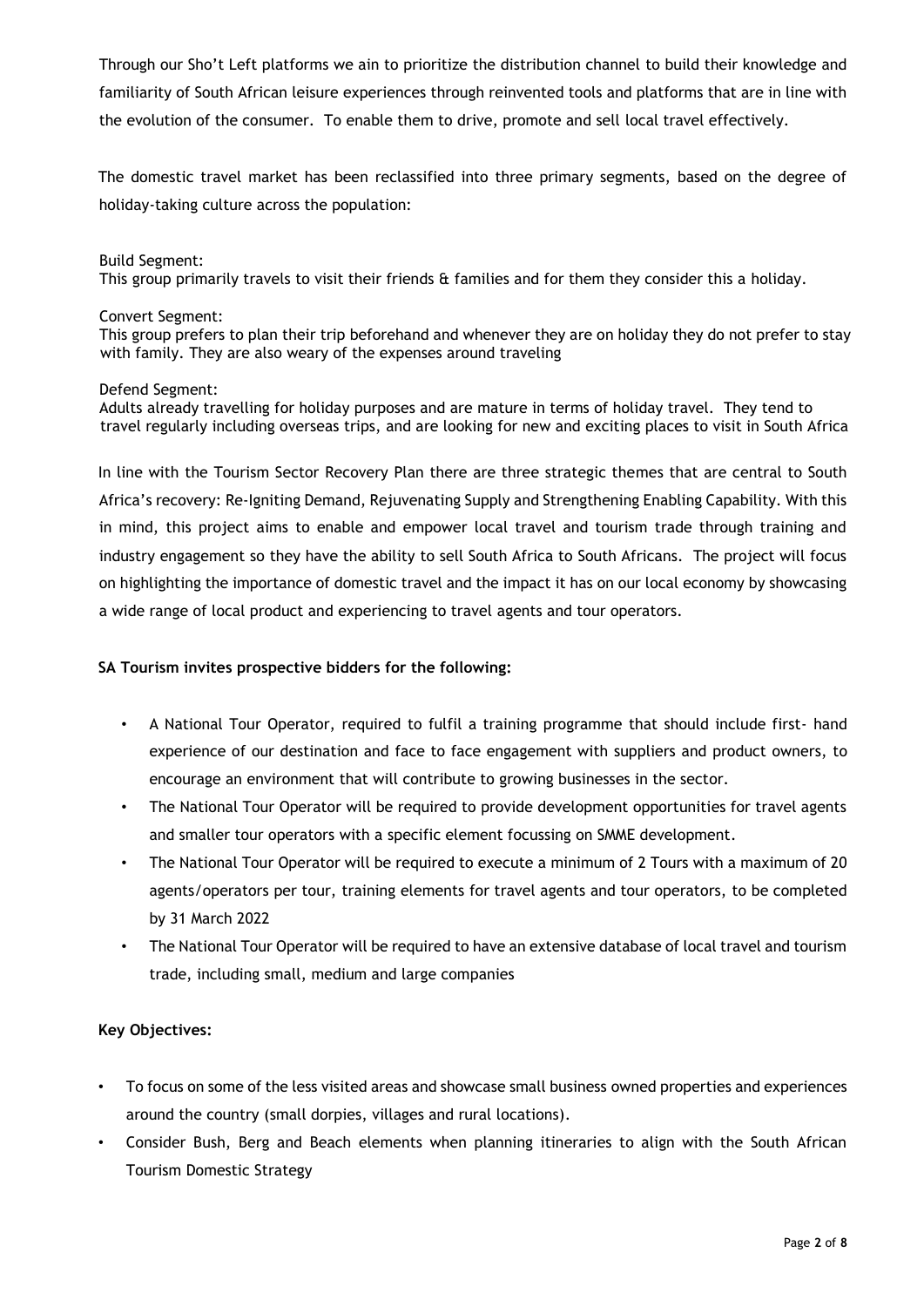- Offer a variety of products and experiences that align with the Domestic market that would encourage local travellers to explore beyond their own Province
- Should include a variety of accommodation types ranging from affordable luxury, budget including outdoor options e.g. camping/glamping in line with the latest domestic traveller trends.
- Ensure the participating product owners, agents, tour operators, suppliers meet the necessary criteria in line with COVID-19 protocols
- To grow the current database of travel agents and tour operators selling South Africa to South Africans

# **Proposal Inclusions:**

- Deliverables to include:
	- $\circ$  Planning and implementation of training programmes by facilitating all relevant arrangements including but not limited to creating and sending invitations, receiving and consolidating rsvps/attendance
	- $\circ$  Training platforms and their related elements e.g., Digital material, printed material etc
	- o Marketing and collateral support provided to agents and tour operators to sell South Africa including but not limited to social media elements, brochures, all marketing collateral etc
	- $\circ$  All travel costs including accommodation, activities and experiences, meals (dinner, bed and breakfast), refreshments and transport/transfers
	- o For physical training engagement costs including but not limited to invitations, venue, snacks, refreshments, content, marketing collateral, AV requirements, promotional material
	- $\circ$  Management and consolidation of the related database for reporting and submission
	- o Proposed Measurement and reporting format

# **Measurement:**

All participating agents and tour operators to report on the bookings and enquiries post participation in this project which needs to be consolidated by the National Tour Operator selected for this project. Measurement to include the below elements:

o Number of participating product, agents and tour operators

# **Suggested Dates:**

- End-February 2022 Mpumalanga
- End-March 2022 KZN

# **1. Format of proposals**

Bidders must complete and return all the necessary standard bidding documents (SBD's) attached to this request for technical and functionality proposals.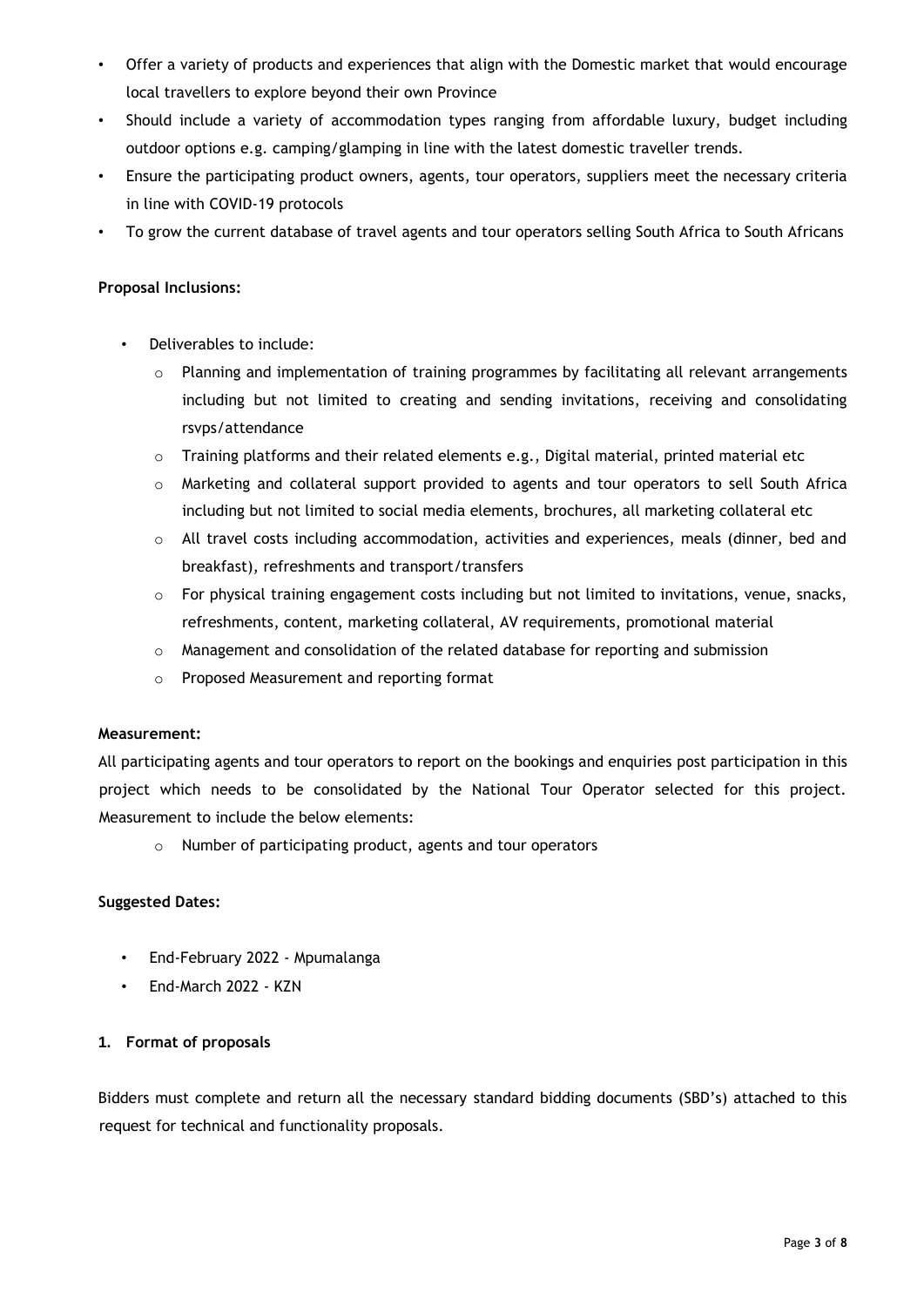Bidders are advised that their proposals should be concise, written in plain English and simply presented in the same order as indicated below: -

(a) A cover letter introducing your firm and credentials, capacity, capability and experience for this assignment; (b) National Treasury Centralized Supplier Database (CSD) registration summary report [\(https://secure.csd.gov.za\)](https://secure.csd.gov.za/) with a valid tax status;

- (c) Valid certified copy of B-BBEE certificate;
- (d) Bidders must have specific experience and submit at least three recent references (in a form of written proof(s) on their client's letterhead including relevant contact person(s), office telephone & fax number, website and email address) where similar work was undertaken.
- (e) Overview of the methodology your firm uses to facilitate the development of implementation plans;
- (f) Outline of the qualifications and related experience of the proposed candidate who will be assigned to the matter;
- (g) Financial proposal to deliver the assignment, i.e. your firm's daily rate for facilitation services, including any other cost SA Tourism should be aware for the successful completion of the assignment;

# **Evaluation Method**

The evaluation process of bids will comprise of the following phases:

| Phase 1                                                          | Phase 2                | Phase 3                                                                                                                                       |
|------------------------------------------------------------------|------------------------|-----------------------------------------------------------------------------------------------------------------------------------------------|
| Administration and Mandatory bid<br>requirements                 | Functionality          | <b>Price and B-BBEE</b>                                                                                                                       |
| Compliance with administration and Bids will be evaluated in The |                        | <b>bidders</b><br>that<br>successfully<br>have                                                                                                |
| mandatory bid requirements                                       | terms of functionality | progressed through to Phase 2 will be                                                                                                         |
|                                                                  |                        | evaluated in accordance with the 80/20                                                                                                        |
|                                                                  |                        | preference point system contemplated in                                                                                                       |
|                                                                  |                        | lthe                                                                                                                                          |
|                                                                  |                        | Preferential Procurement Policy Framework                                                                                                     |
|                                                                  |                        | Act,                                                                                                                                          |
|                                                                  |                        |                                                                                                                                               |
|                                                                  |                        | 80 points will be awarded for price while 20<br>points will be allocated for preference points<br>for BBBEE as prescribed in the regulations. |

# **Points awarded for functionality:**

|                                                                                                                                                                                           | Rating |  |  |  |  | Weight |
|-------------------------------------------------------------------------------------------------------------------------------------------------------------------------------------------|--------|--|--|--|--|--------|
| <b>EVALUATION CRITERIA</b>                                                                                                                                                                |        |  |  |  |  |        |
| The Bids will be evaluated on a scale of 1 - 5 in accordance with the criteria below. The rating will be as<br>  follows: 1 = Very poor, 2 = Poor, 3 = Good, 4 = Very good, 5 = Excellent |        |  |  |  |  |        |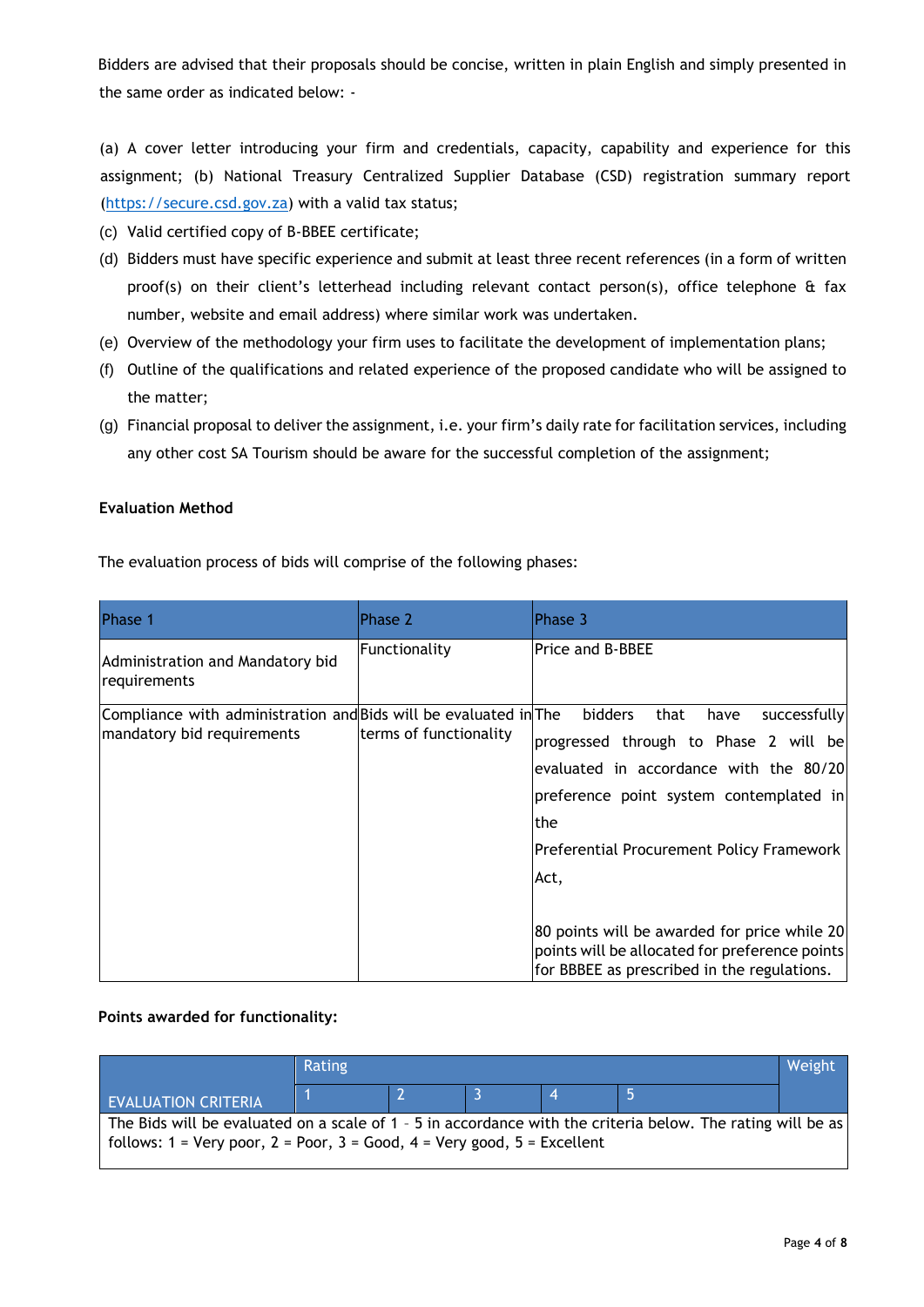| 1.                               | Detailed execution plan including proposed itineraries, experiences/activities, training<br>platforms including all related content, participating agents/tour operators and/or<br>agencies | 40  |
|----------------------------------|---------------------------------------------------------------------------------------------------------------------------------------------------------------------------------------------|-----|
| 2.                               | Experience in organizing similar projects. The bidder must supply a portfolio of<br>evidence for previous projects of this nature. Evidence must include:                                   | 30  |
|                                  | • Report to showcase proof of bookings based on training and educational support<br>provided                                                                                                |     |
|                                  | • Previous client reference letter/recommendation letter/endorsement letter                                                                                                                 |     |
| 3.                               | Assigned manager's credentials and experience relevant to the scope of work under<br>this RFQ: (CVs of management responsible required)                                                     | 20  |
|                                  | 4. Feasibility of schedule to fulfil exercise with timelines                                                                                                                                | 10  |
| TOTAL POINTS FOR FUNCTIONALITY   |                                                                                                                                                                                             | 100 |
| A threshold of 70% is applicable |                                                                                                                                                                                             |     |

"Functionality" means the measurement according to predetermined norms, as set out in the bid documents, of a service or commodity that is designed to be practical and useful, working or operating, taking into account, among other factors, the quality, reliability, viability and durability of a service and the technical capacity and ability of a bidder.

- I. Bids will be evaluated strictly according to the bid evaluation criteria stipulated in this section.
- II. Bidders must, as part of their bid documents, submit supportive documentation for all functional requirements. The official responsible for scoring the respective bids will evaluate and score all bids based on bid submissions and the information provided.
- III. The value scored for each criterion will be multiplied with the specified weighting for the relevant criterion to obtain the marks scored for each criterion. These scores will be added and expressed as a fraction of the best possible score for all criteria.
- IV. The points for functionality and the points for B-BBEE level of contribution will be added together and the proposal from the bidder which meets the highest score will be deemed the preferred proposal.

# **Awarding of Points for Price and Broad-Based Black Economic Empowerment**

The bidders that have successfully progressed through to Phase 3 (bidders who meet the minimum threshold for the functionality of 70%) will be evaluated in accordance with the 80/20 preference point system contemplated in the Preferential Procurement Policy Framework Act, 2000 and the Preferential Procurement Regulations of 2017.

80 points will be awarded for a price while 20 points will be allocated for preference points for BBBEE as prescribed in the regulations.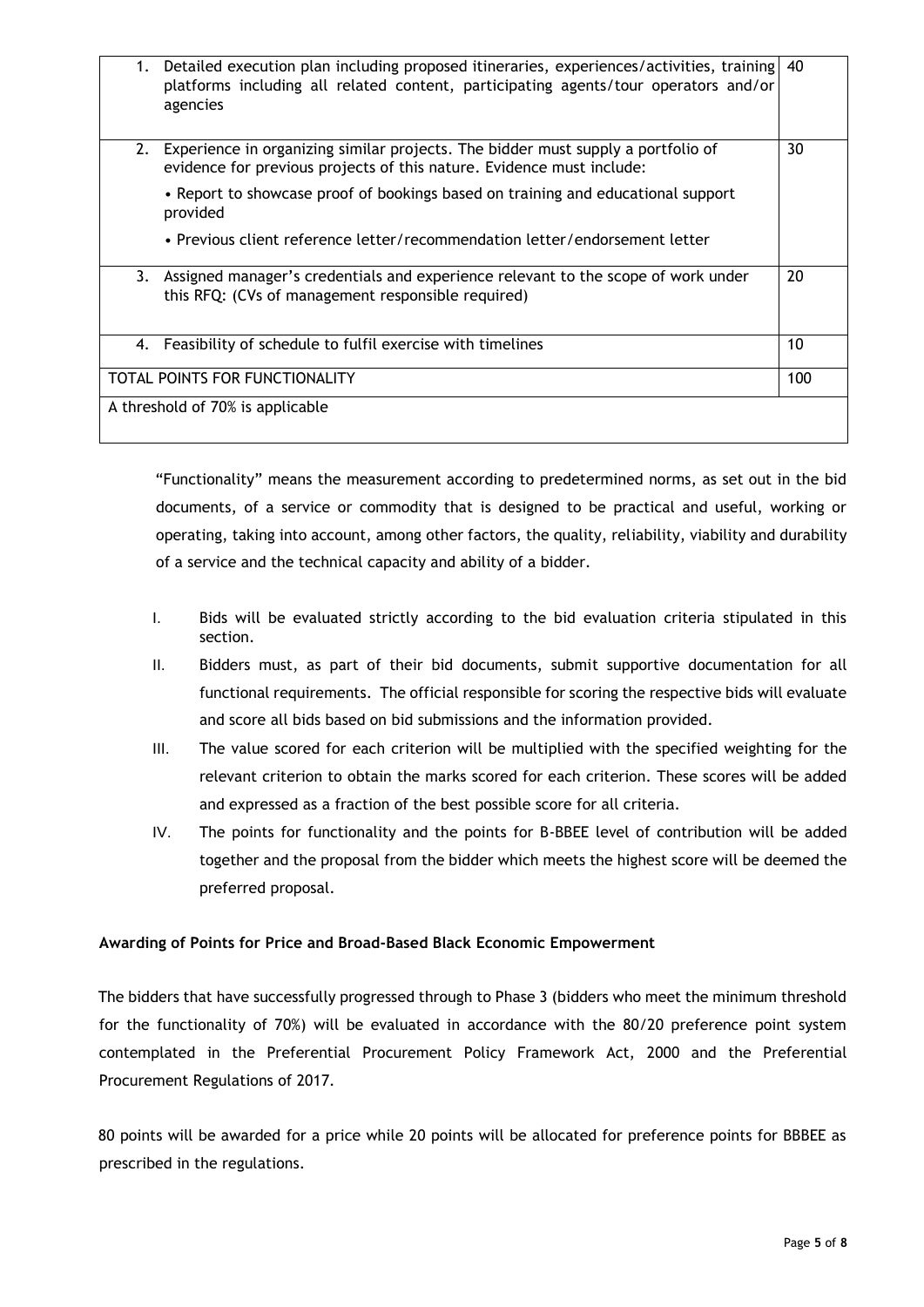Points for B-BBEE level of contribution will be awarded in accordance with the below table: -

| <b>B-BBEE Status Level of</b> | Number of Points |
|-------------------------------|------------------|
| Contributor                   |                  |
| 1                             | 20               |
| $\overline{2}$                | 18               |
| $\overline{3}$                | 14               |
| 4                             | 12               |
| 5                             | 8                |
| 6                             | 6                |
| 7                             | 4                |
| 8                             | 2                |
| Non-compliant contributor     | 0                |

# **Adjudication and Final Award of Bid**

The successful bidder will usually be the service provider scoring the highest number of points for comparative price and BBEE level of contribution or it may be a lower scoring bid on justifiable grounds or no award at all.

National Treasury Centralized Supplier Registration and B-BBEE Certificates

All bid submissions must include a copy of successful registration on National Treasury's Centralized Supplier Database (CSD) with a valid tax clearance status and an original or certified copy of a B-BBEE verification certificate (if you have been assessed).

Proposals which does not include these documents will not be considered.

### **Deadline for submission**

All proposals must be emailed, in PDF format, to [quotes@southafrica.net](mailto:quotes@southafrica.net) by the 11 February 2022 and should remain valid for at least 45 days after the closing date.

# **Confidentiality**

The request for a technical and cost proposal and all related information shall be held in strict confidence by bidders and usage of such information shall be limited to the preparation of the bid. All bidders are bound by a confidentiality agreement preventing the unauthorized disclosure of any information regarding SA Tourism or of its activities to any other organization or individual. The bidders may not disclose any information, documentation or products to other clients without the written approval of SA Tourism.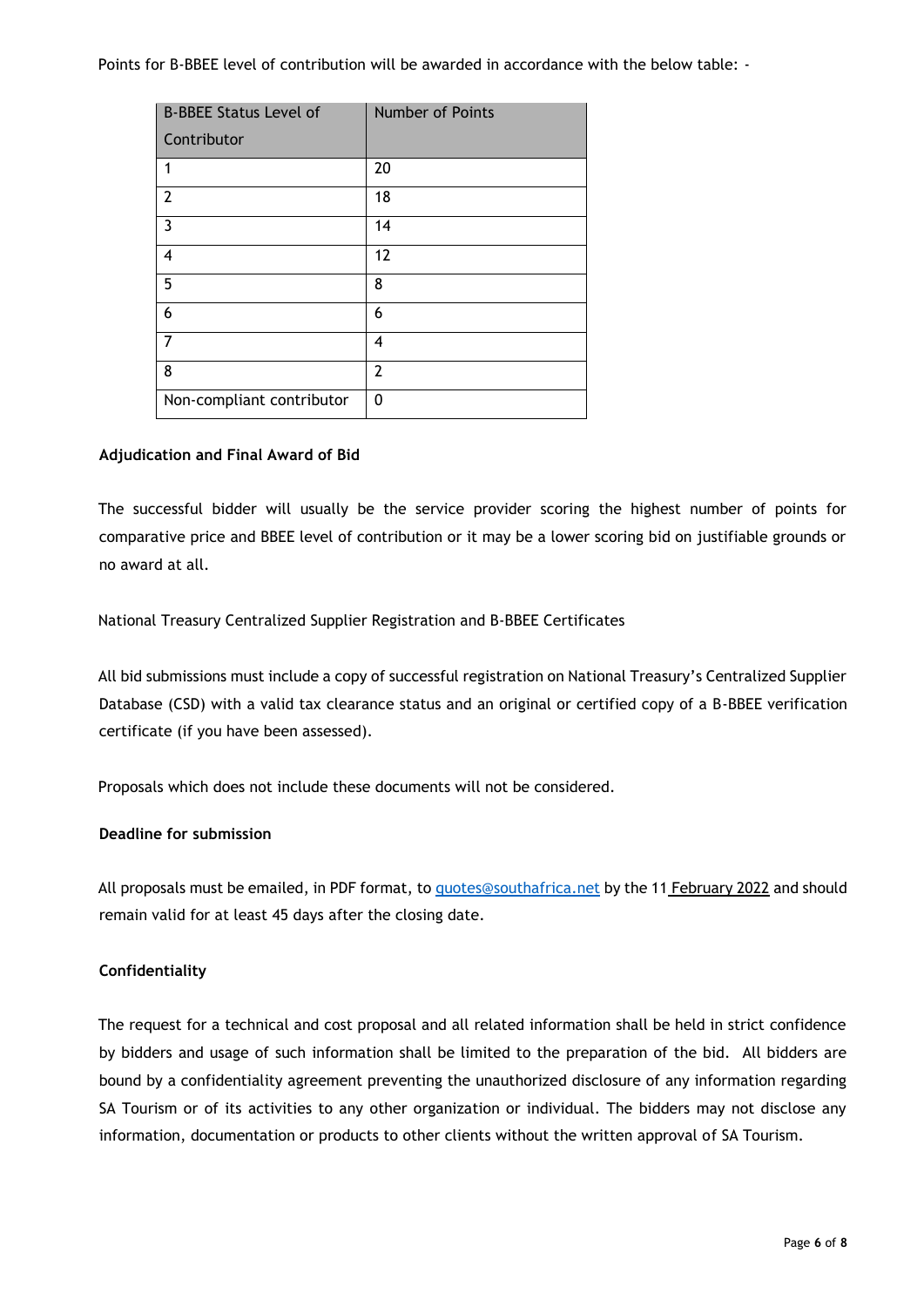### **Terms of engagement**

Prior to commencing with the assignment, the successful bidder will be required to meet with the project leader to align the final statement of work (SOW) and criteria for approval.

# **Payments**

No advance payments will be made in respect of this assignment. Payments shall be made in terms of the deliverables as agreed upon and shall be made strictly in accordance with the prescripts of the PFMA (Public Finance Management Act, 1999. Act 1 of 1999).

The successful bidder shall after completion of the contract, invoice SA Tourism for the services rendered. No payment will be made to the successful bidder unless an invoice complying with section 20 of VAT Act No 89 of 1991 has been submitted to SA Tourism.

Payment shall be made into the bidder's bank account normally 30 days after receipt of an acceptable, valid invoice.

# **Non-compliance with delivery terms**

The successful bidder must ensure that the work is confined to the scope as defined and agreed to. As soon as it becomes known to the bidder that they will not be able to deliver the services within the delivery period and/or against the quoted price and/or as specified, SA Tourism's Sourcing Specialist must be given immediate written notice to this effect.

# **Retention**

Upon completion of the assignment and / or termination of the agreement, the successful bidder shall on demand hand over to the project leader all documentation, information, etc. relevant to the assignment without the right of retention.

# **Cost**

The bidder will bear all the costs associated with the preparation of the response and no costs or expenses incurred by the bidder will be borne by SA Tourism.

Cancellation of the request for a technical and cost proposal

SA Tourism may, prior to the award of the bid, have the right to cancel the bid if:

- (a) Due to changed circumstances, there is no longer a need for the service; or
- (b) Funds are no longer available to cover the part and/or total envisaged expenditure; or (c) No acceptable bids are received.